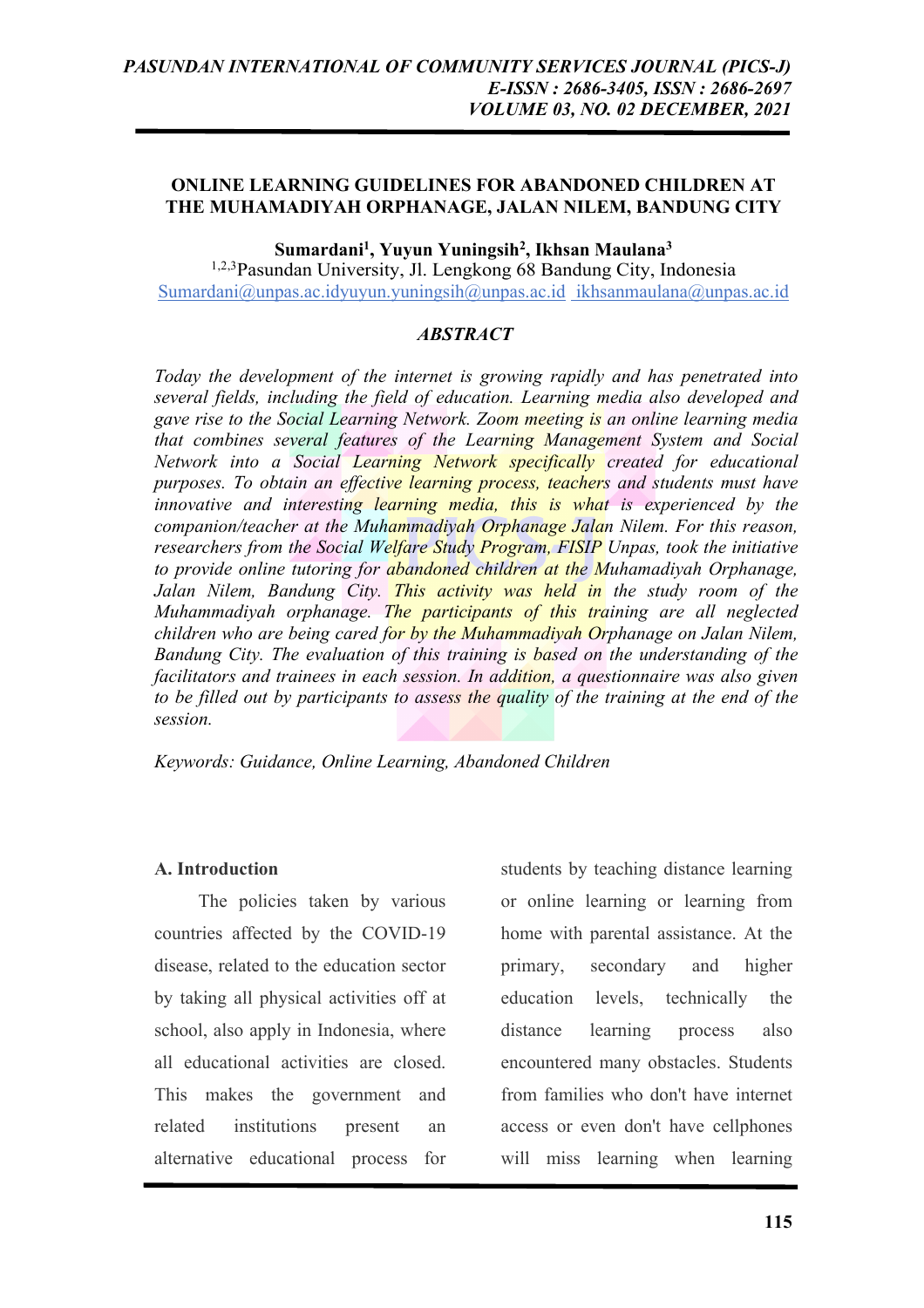assignments are delivered via WhatsApp or other applications. In response to such conditions,

The importance of distance learning is not only in the use of technology. Do not let the use of technology only replace the teacher's lectures from the classroom to move places through virtual technology. Many elements are more important in preparing the learning process even at a distance. The main thing is to provide a learning experience that encourages students to experience more (do or observe), interact, communicate, and provide feedback in constructing knowledge so that students can learn meaningfully.(https://edukasi.kompas. com/read/2020/05/31/172306571/.)

The problem of adapting to online learning technology is considered very burdensome for the students who live in the orphanage, because apart from their very limited knowledge and insight into technology, unlike children in general, they are also not equipped with cell phones or computers. Based on information from the caretakers of the orphanage children in carrying out online learning, children/students at

the orphanage are given cell phone loans in turn, but the problem is that the supervisor and assistance when accessing their learning lacks guidance from the orphanage due to limited human resources owned by the orphanage. The Muhamadiyah Orphanage is one of those affected by Covid 19, because the majority of the children in this orphanage attend elementary, middle and high school levels. with online learning conditions and being underprivileged children, making it very difficult for the administrators both in guidance, study assistance and procurement of computers or mobile phones to study foster children. Foster children who receive services and social guidance at this orphanage are children belonging to: orphans, orphans, orphans, and children from poor parents. For smooth understanding of online learning delivered by teachers, of course students in terms of These orphans need guidance and assistance.

Based on these conditions, the priority problems that must be addressed are in providing guidance and mentoring on how to learn online and establishing online learning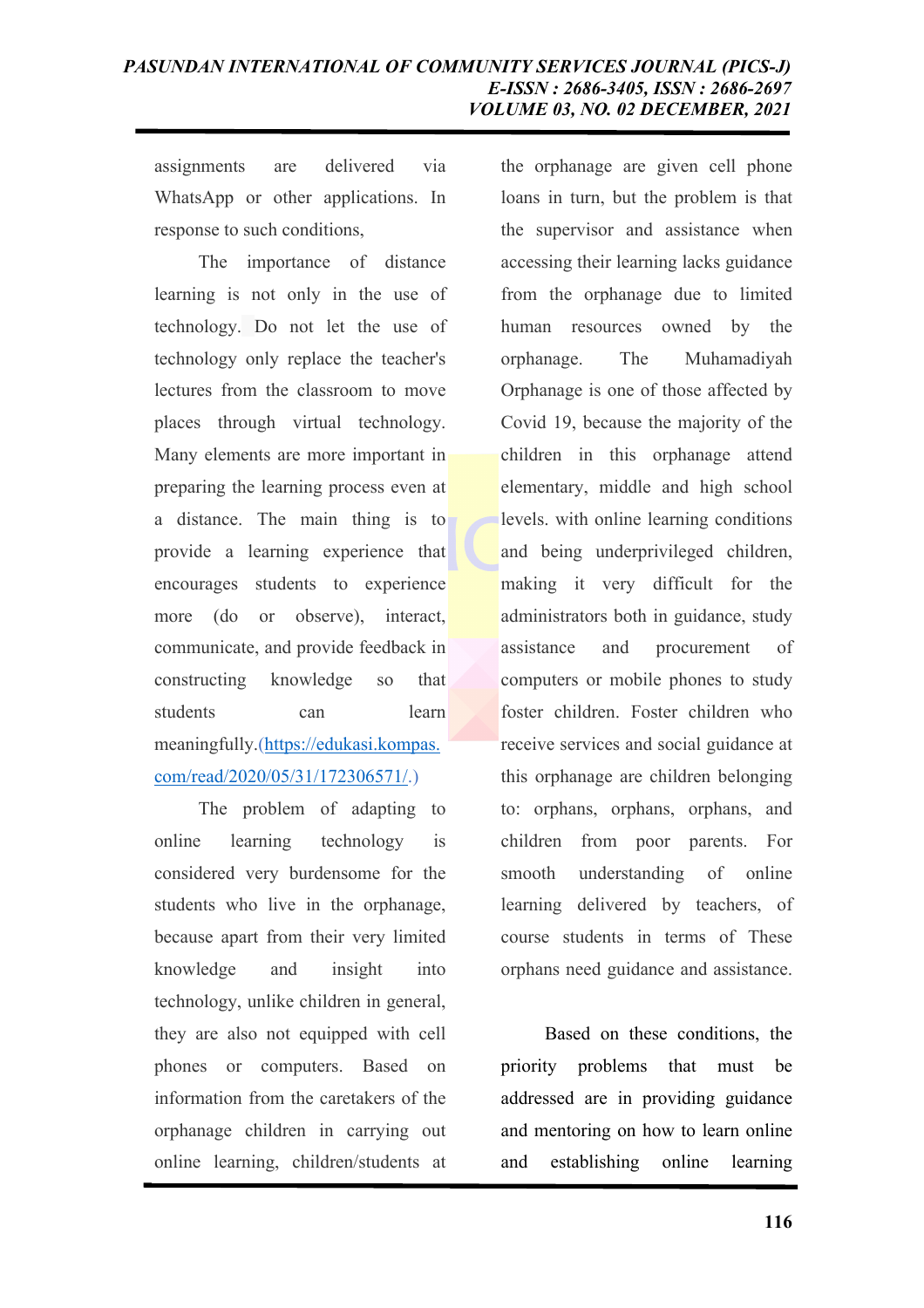independence for children at the Muhamadiyah Orphanage Jalan Nilem Bandung.

### **Empowerment Concept**

Empowerment is one of the focuses of social work. Empowerment is a process and a goal (Ife, 1995: Suharto, 2010: 82). The meaning of empowerment is as a goal, namely empowerment, in fact it is an indicator of the success of empowerment as a process of their empowerment which involves economic capacity, ability to access social welfare benefits and cultural and political capabilities. The concept of empowerment in the discourse of community development is always associated with the concepts of independence, participation, networking and justice. Basically empowerment is placed on the strength of the individual and social levels. According to Mc Ardle (1989) in (Hikmat, 2013: 3) defines empowerment as a decision-making process by people who consequently carry out these decisions. People who have achieved collective goals are empowered through their independence, even it is a "necessity" to be more empowered through their own efforts and the accumulation of

knowledge, skills and other resources in order to achieve their goals without relying on help from external relations. In an effort to empower the community, it can be seen from three sides, namely (Sumodiningrat, 2002); first, creating an atmosphere or climate that allows the community's potential to develop (enabling). Here the starting point is the recognition that every human being, every society, has potential that can be developed. That is, there is no society that is **completely** without power, because otherwise it would be extinct. Empowerment is an effort to build that power, by encouraging, motivating, and raise awareness of its potential and strive to develop it. Second, strengthening the potential or power of the community (empowering). This strengthening includes concrete steps, and involves providing various inputs (inputs), as well as opening access to various opportunities (opportunities) that will make the community empowered. In empowerment here, where the potential for resources owned by the community is highlighted or strengthened. The existing potential and resources are strengthened so that when the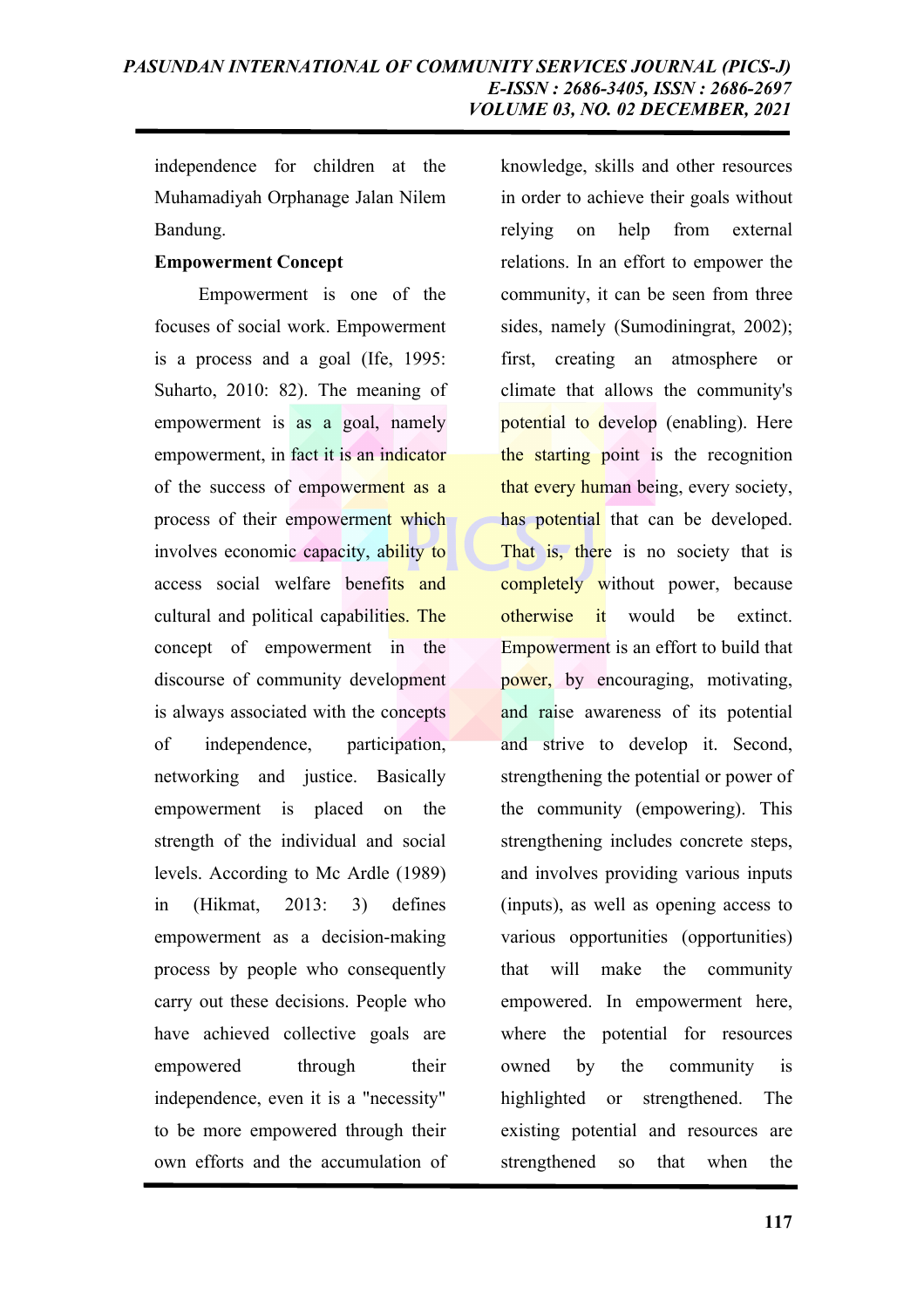community faces problems in their environment, the potential and existing resources in the community will help in solving problems, therefore the existing potential and resources must be explored and strengthened. Third, empowering also means protecting. In the process of empowerment, the weak must be prevented from becoming weaker, because of the lack of power in the face of the strong. Therefore, protection and siding with the weak are very basic in the concept of community empowerment. Community empowerment does not make the community more dependent on various charity programs. Because basically everything that is enjoyed must be produced on their own efforts (the results of which can be practiced with other parties). build the ability to advance themselves towards a better life on an ongoing basis. protection and siding with the weak are very basic in the concept of community empowerment. Community empowerment does not make the community more dependent on various charity programs. Because basically everything that is enjoyed must be produced on their own efforts (the results of which can be practiced

with other parties). build the ability to advance themselves towards a better life on an ongoing basis. protection and siding with the weak are very basic in the concept of community empowerment. Community empowerment does not make the community more dependent on various charity programs. Because **basically everything that is enjoyed** must be produced on their own efforts (the results of which can be practiced with other parties). build the ability to advance themselves towards a better life on an ongoing basis.

# **Tutoring Concept**

Tutoring is one of the areas of guidance, to examine the meaning of tutoring, we will first discuss the nature of guidance itself. The definition of guidance according to Crow & Crow (Prayitno, 2004: 94) is assistance provided by someone, who has an adequate and well-trained personality to individuals of every age to help him manage his own life activities, develop his own view of life, make his own decisions, and bear his own burden. According to Crow & Crow, the guidance services provided to individuals or groups of individuals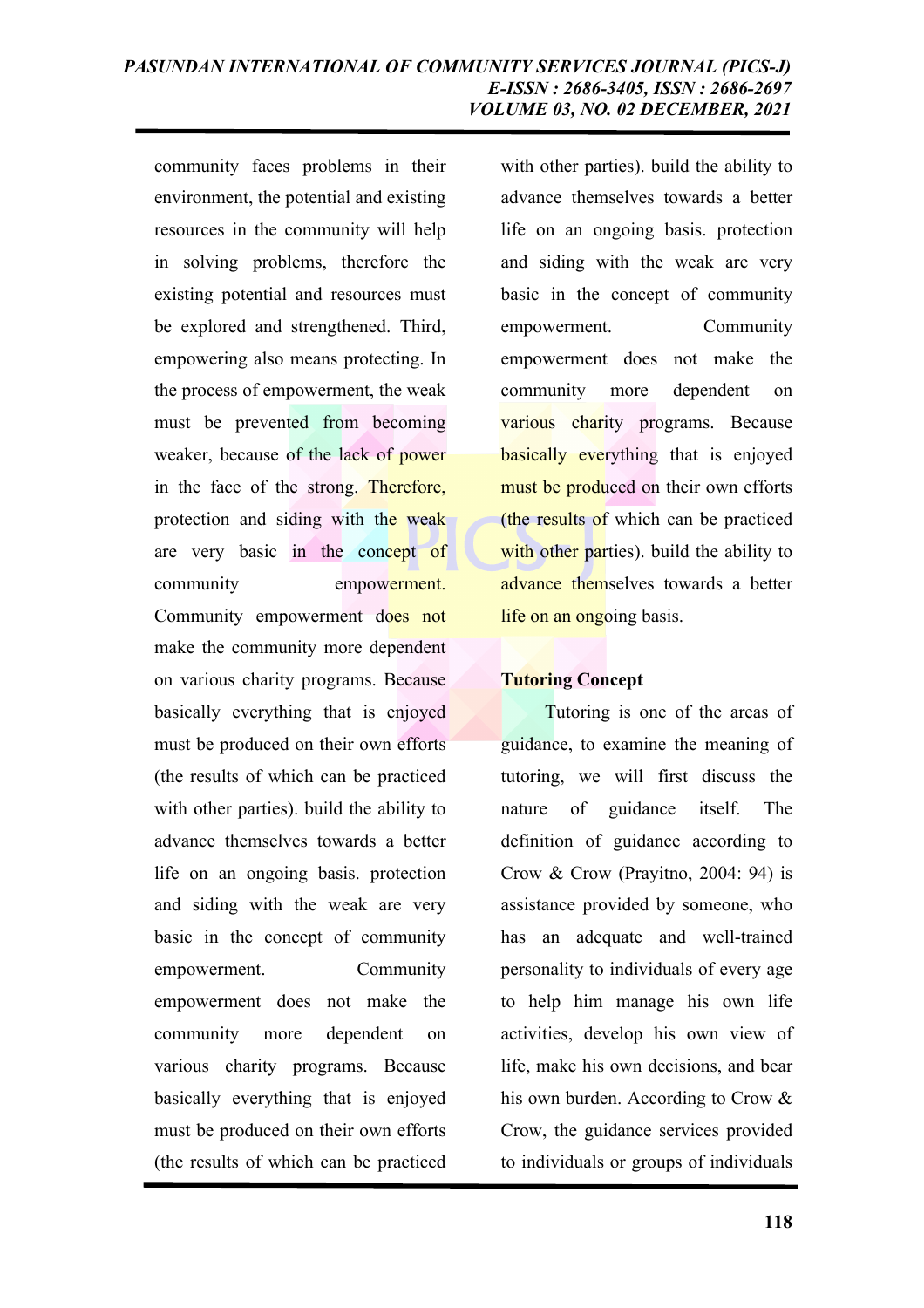are useful for avoiding and overcoming problems in their lives independently.

Based on this understanding, it can be concluded that guidance is one form of the process of providing assistance to individuals or groups of individuals in solving problems, so that each individual will be able to optimize their potential and skills in overcoming each problem, and achieve self-adjustment in life.

After understanding the meaning of guidance, the next study presented is one of the areas of guidance, namely tutoring. Tutoring according to Oemar Hamalik (2004: 195) is guidance aimed at students to get an education that suits their needs, talents, interests, abilities and helps students to determine effective and efficient ways to overcome learning problems experienced by students. While the Educational Psychology Department Team (Mulyadi, 2010: 107) said that tutoring is the process of providing assistance to students in solving difficulties related to learning problems.

#### **Online Learning Concept**

The online learning system (in

the network) is a learning system without face to face directly between teachers and students but is carried out online using the internet network. Teachers must ensure that teaching and learning activities continue, even though students are at home. The solution is that teachers are required to be able to design learning media as innovations by utilizing online media (online). This is in accordance with the Minister of Education and Culture of the Republic of Indonesia regarding Circular Letter Number 4 of 2020 concerning the Implementation of Educational Policies in the Emergency Period for the Spread of Corona Virus Disease (COVID-19).

The learning system is carried out through a personal computer (PC) or laptop connected to an internet network connection. Teachers can do learning together at the same time using groups on social media such as WhatsApp (WA), telegram, Instagram, zoom applications or other media as learning media. Thus, the teacher can ensure that students take part in learning at the same time, even though in different places.

**Abandoned Child Concept**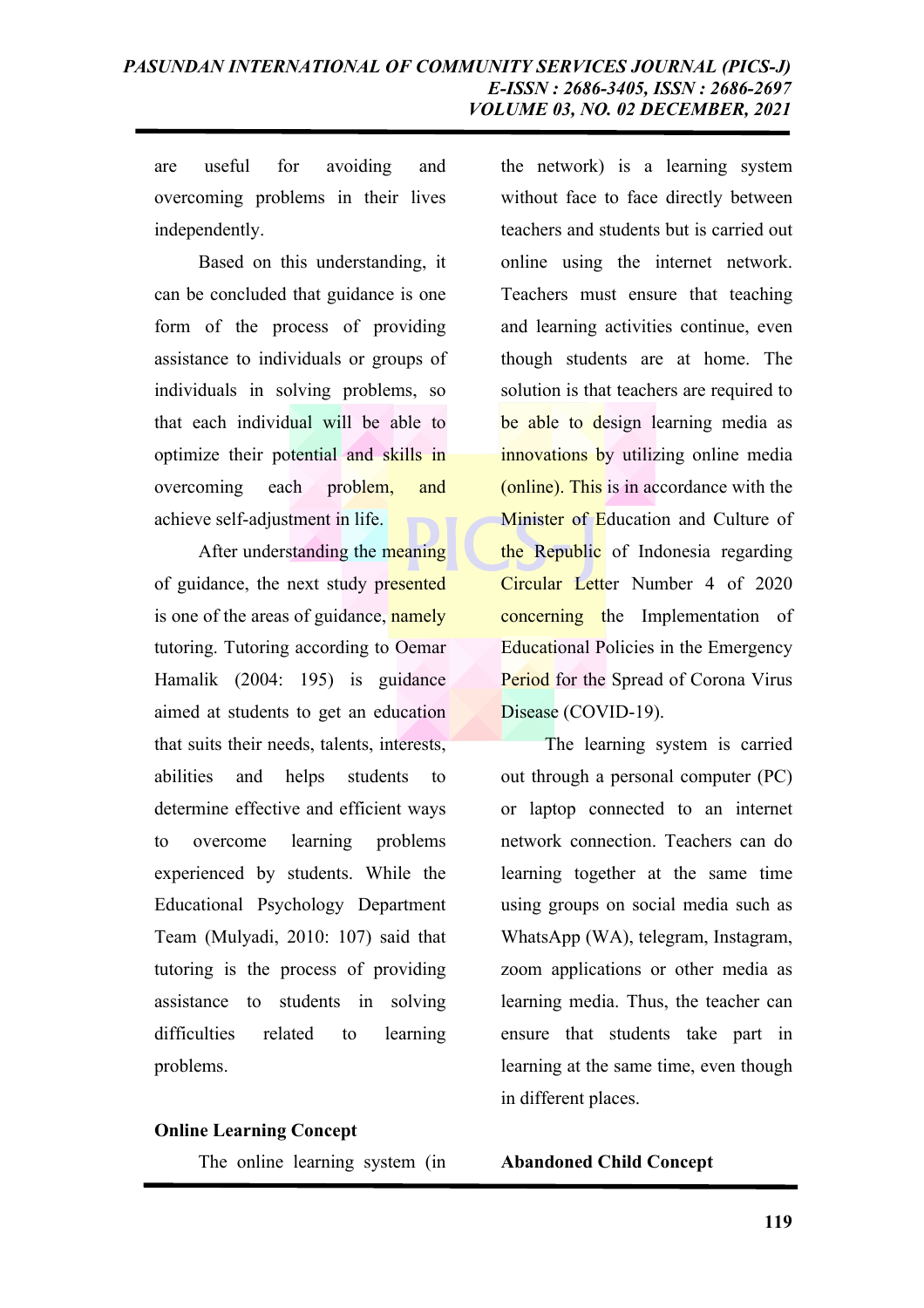For the Indonesian people, society, poor families, and children, the economic crisis situation is the beginning of the emergence of various problems that seem increasingly impossible to solve in a short time. A situation like this not only gives birth to a worsening condition of poverty, but also makes the situation very difficult. The crisis at this stage is the most heavily borne by the Indonesian people because it affects the welfare of most of the people. The real welfare of the Indonesian people declined sharply during the crisis and will have an impact on the social conditions of the community. The current situation of economic crisis and urbanization in big cities is increasing, especially in Pekanbaru City. As a result,

Abandoned children are actually children who are categorized as vulnerable children or children who need special protection (children in need of special protection). Vulnerable children themselves are basically a term to describe a group of children who due to situations, conditions, and cultural or structural pressures cause their rights to have not been or are not fulfilled, and their rights are often violated. Judging from the rights of

these children, they have rights that must be fulfilled by their parents, namely the right to obtain proper education, self and mental development, express opinions and think, obtain physical and spiritual needs, obtain facilities for playing and recreation and the right to obtain services. adequate health. When the rights of the child are not fulfilled, If there is no attention from their parents, this child can be said to be an abandoned child. A child who does not have both parents or no guardian will be said to be a neglected child, but a child can also be said to be neglected when the rights of the child are not fulfilled fairly or completely.

## **B. Implementation Method**

The method of implementing community empowerment activities carried out as a solution to the problems experienced by the two partners is online learning guidance for neglected children in Muhammadiyah orphanages, training, mentoring, interactive discussions and practice. The method used was chosen as a problem-solving effort and adapted to the partner's condition.

The approach method used in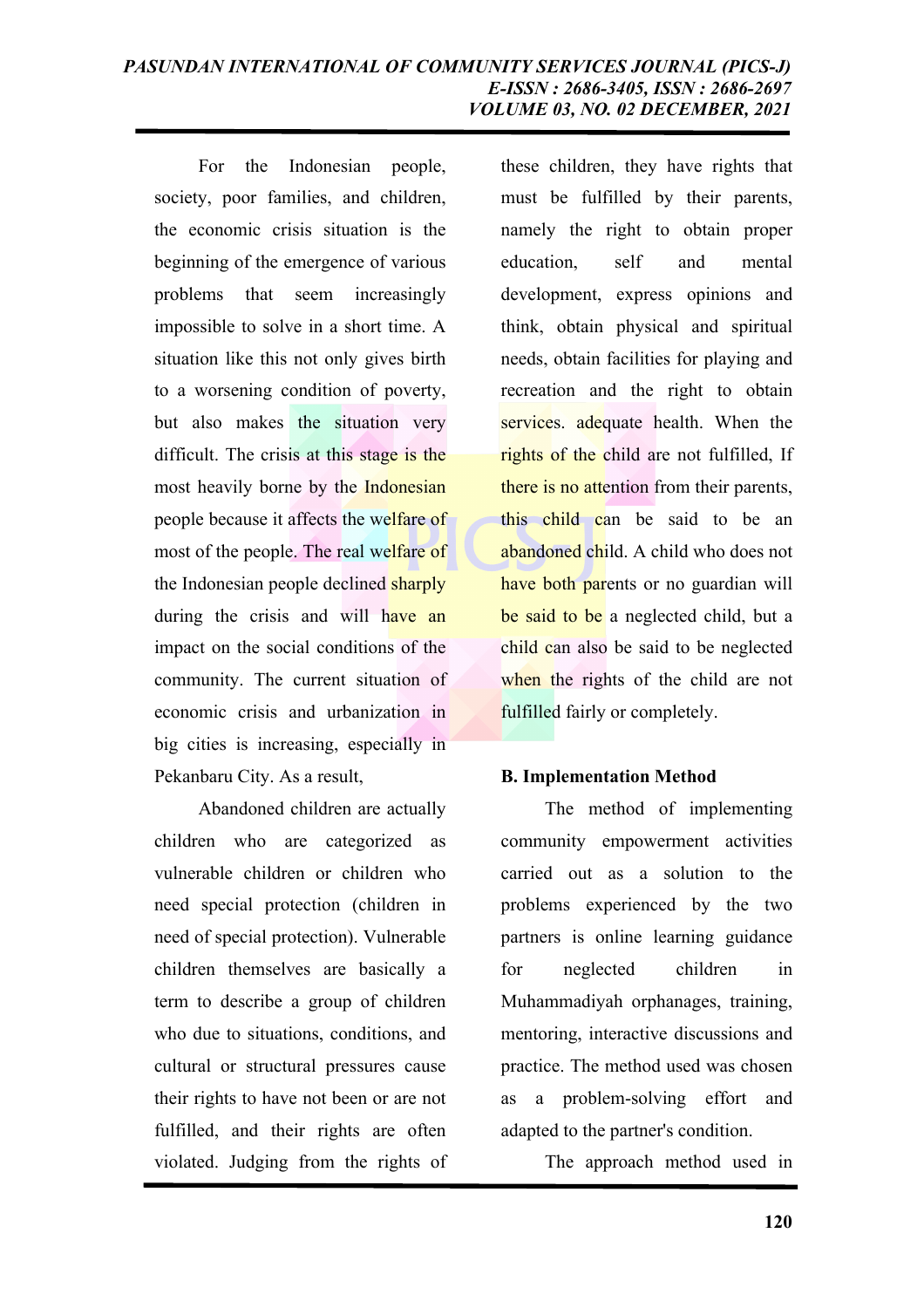the activity is the social group work method with this technology transfer, namely the provision of materials and demonstrations. The material presented was in the form of the process of making planting media and types of vegetable seeds. Participants listened to the explanation from the speaker, which was followed by a demonstration of making planting media and the types of seeds that could be used.

# **C. Result and Discussion Implementation and Implementation of Training**

The implementation of community empowerment activities, in this case the children of the Muhamadiyah Orphanage Jalan Nilem, Bandung City, with activities providing online learning guidance for elementary and junior high school students affected by the civid 19 pandemic, with government policies, all education for all levels is turned into activities study at home using online media. The problem of tutoring at home for children who have parents also faces many obstacles, especially for orphanage children who are mostly orphans, this orphanage becomes a

separate problem for the orphanage management, whose human resources are very limited. That's why our empowerment group tries to offer a solution to provide online learning guidance for students in the Muhammadiyah orphanage.

## 1. Initial Contact

The **activity** carried out is to review the location of the service, then discuss with partners who will help carry out the service after that. Before starting the activity, it begins with an introduction to the Social Learning Network (SLN) and applications to support online learning such as zoom via the web and mobile. Introductions are used to help participants understand the usefulness of the Social Learning Network (SLN) and in using learning media as a learning process. This training activity took place in the hall of the Muhammadiyah Orphanage, Jalan Nilem, Bandung City and was held on January 18, 2021. Each participant uses 1 computer unit (there are 3 computers available, which are donations from Fisip Unpas), during the practice and given a module/guidebook to facilitate the online learning development process. The activity is carried out in 1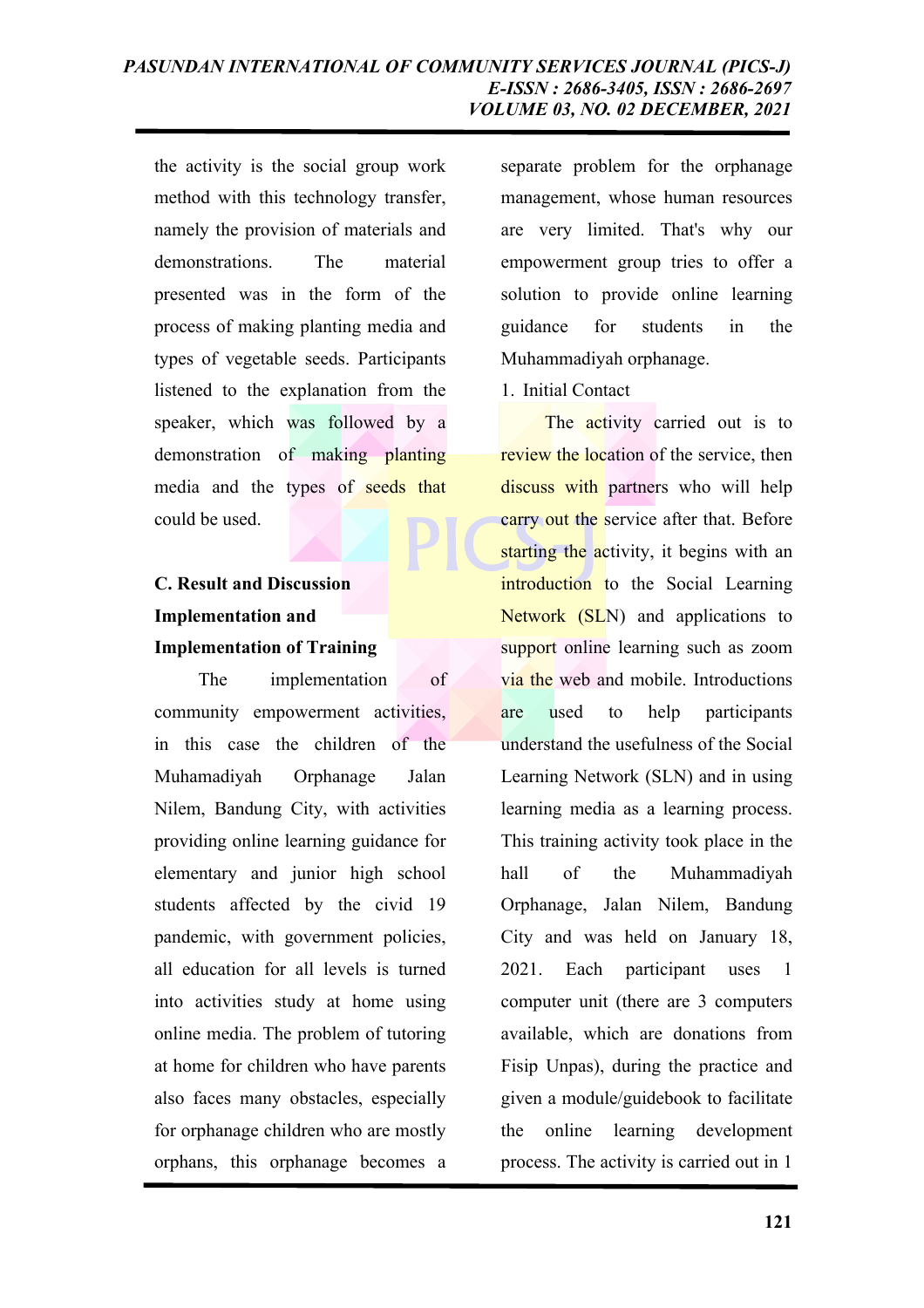(one) day with a training duration of  $\pm 4$  (four) hours.

2. Team Coordination with Partners

This activity is carried out to equalize perceptions between the service team and partners. This activity is carried out so that it is focused and in accordance with the goals that have been determined and later Through this coordination, it is hoped that the caretakers of the orphanage and the children of the orphanage can utilize and apply information technology as a medium to educate the orphans. So that guidance/assistance and practice at the orphanage are not too burdened with teaching and learning activities and participants can creatively use social network-based learning media. In addition, the caretaker of the orphanage can monitor the teaching and learning process that is not limited to classrooms and school hours. So that the teaching and learning process can also be carried out outside of school hours and areas.

## 3. Program Socialization

The socialization of the program was carried out in the Hall of the Muhammadiyah Orphanage. This socialization activity was attended by

the caretaker of the orphanage and the children of the Muhammadiyah Orphanage. In this socialization, the Service Team who was present at the location provided briefing to the caretaker of the orphanage and the children of the Muhammadiyah orphanage, including:

- 1) 40 minutes of online learning system introduction
- 2) 180 minutes for a trial run of online learning through the app
- 3) 20 minutes to evaluate the material that has been delivered
- 4. Training Implementation

The training was carried out between teams assisted by facilitators from KS Fisip Unpas students who empowered orphanage children, by teaching how to access the internet, activate the internet, access school materials provided by teachers, how to do assignments and how to carry out exams through the media. online. In addition, in the implementation of mentoring and guidance, participants receive material, including:

1) Website-based online learning materials, taking notes, sharing materials, assignments and assessments are then evaluated.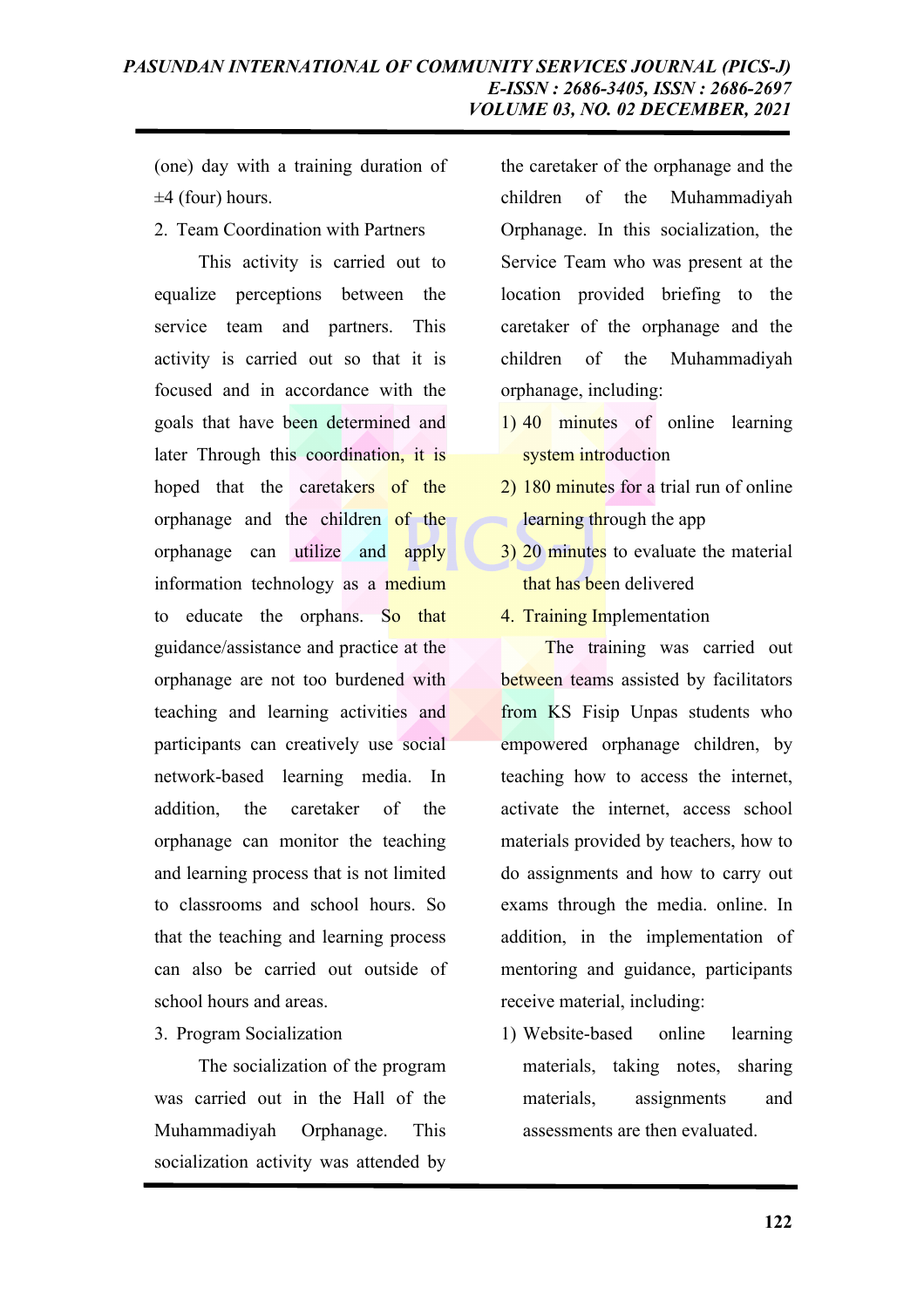- 2) Mobile-based online learning materials, taking notes, sharing materials, assignments and assessments are then evaluated
- 5. Accompaniment

After students can use online learning media, because orphanage children have different abilities, mentoring is carried out until they are independent in carrying out the online learning process using computers, cellphones and laptops. In this assistance the orphanage administrators and practitioners continue to monitor the development of each child how the orphanage child can use online learning media to complement their daily learning needs. It is expected that the children's ability to use learning media with distance learning applications through the website or mobile application is expected.

6. Termination

The final stage is carried out to provide all facilities as a sign that empowerment has been completed.

# **D. Conclusion**

The caretaker of the orphanage and the children of the Muhammadiyah Orphanage on Jalan Nilem, Bandung City as beneficiaries after receiving guidance on the use of online learning media Social Learning Network (SLN) by using an application on a laptop or cellphone. The administrators of the orphanage and the children of the orphanage know the benefits of online learning applications in the teaching and learning process and can use the features provided as learning media that are not confined to the classroom and effective school time. Orphanage children can use information technology as a medium to educate students and are not too burdened with teaching and learning activities and students can creatively use learning media as a supporter of the teaching and learning process.

# **Suggestion**

There needs to be a change in teaching patterns from the teaching and learning process which is only done in schools to the use of information technology so that coaches and students can still carry out the teaching and learning process after the effective school hours are over. In addition, assistance is needed when introducing online learning media to children to make it easier to